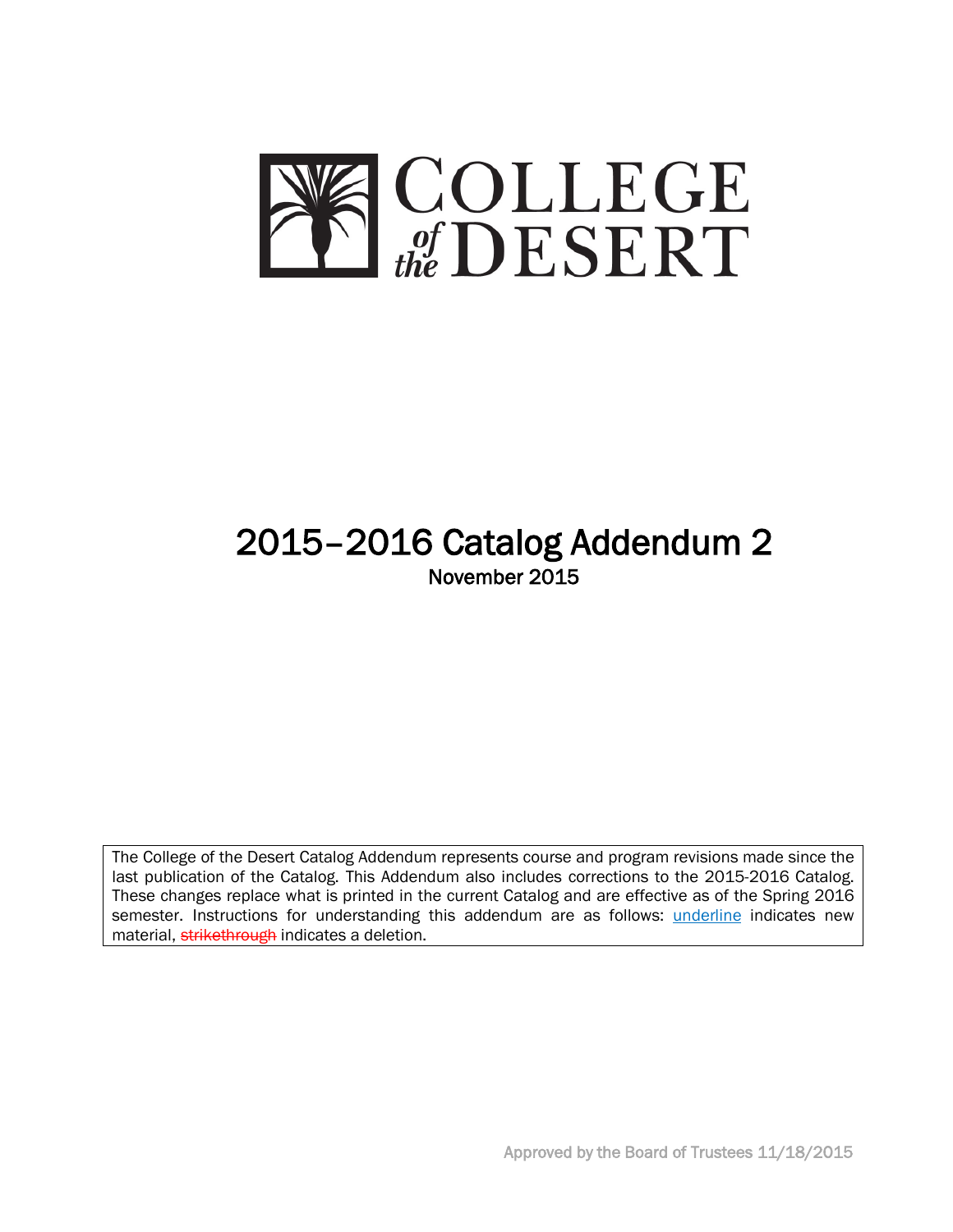# NEW CERTIFICATE OF ACHIEVEMENT effective Spring 2016

# FIELD RANGER CERTIFICATE OF ACHIEVEMENT

The Field Ranger Certificate prepares students for jobs as docents, volunteers, or paid employees working with a variety of local, state, federal and tribal agencies. Students successfully completing this certificate may find entry-level positions in various natural resources specializations, such as:

- State, Tribal, B.L.M. or National Park Ranger
- U.S. Forest Service or Calif. Dept. of Forestry Firefighter
- Fish and Wildlife Game Warden
- Ecological Consultant
- Zookeeper of Museum Worker
- Lab Technician
- Ecosystem Manager
- Environmental Educator
- Ecotourism Industry

The Field Ranger Certificate is intended to prepare students to directly enter the conservation field in various capacities. Students who achieve this certificate will become familiar with a broad range of ranger skills and techniques as well as ecological topics that are applicable anywhere but are also pertinent to the Southwest and the local desert environment. There are no prerequisite skills or limitations on enrollment required for this certificate.

#### Required Courses:

|                   |                                          | 24 |
|-------------------|------------------------------------------|----|
| KINE <sub>1</sub> |                                          |    |
| or FIRE 10        | Wildland Fire Technology (3)             |    |
| NR 10             |                                          |    |
| or NR 51B         | Migrant Birds - Spring (1)               |    |
| or NR 51A         | Migrant Birds - Fall (1)                 |    |
| NR 50             |                                          |    |
| NR 58             |                                          |    |
| or NR 41B         | Native Plants - Desert (1)               |    |
| NR 41A            |                                          |    |
| <b>NR 95A</b>     |                                          |    |
| NR 21             |                                          |    |
| <b>NR 20</b>      |                                          |    |
| or AJ 17          | Natural Resources Law Enforcement (3)    |    |
| NR 17             |                                          |    |
| or NR 4           | Introduction to Ecosystem Management (3) |    |
| NR <sub>3</sub>   |                                          |    |
| NR 1L             |                                          |    |
| <b>NR1</b>        |                                          |    |
|                   |                                          |    |

Advisor: Kurt Leuschner[, kleuschner@collegeofthedesert.edu;](mailto:kleuschner@collegeofthedesert.edu) 760-776-7285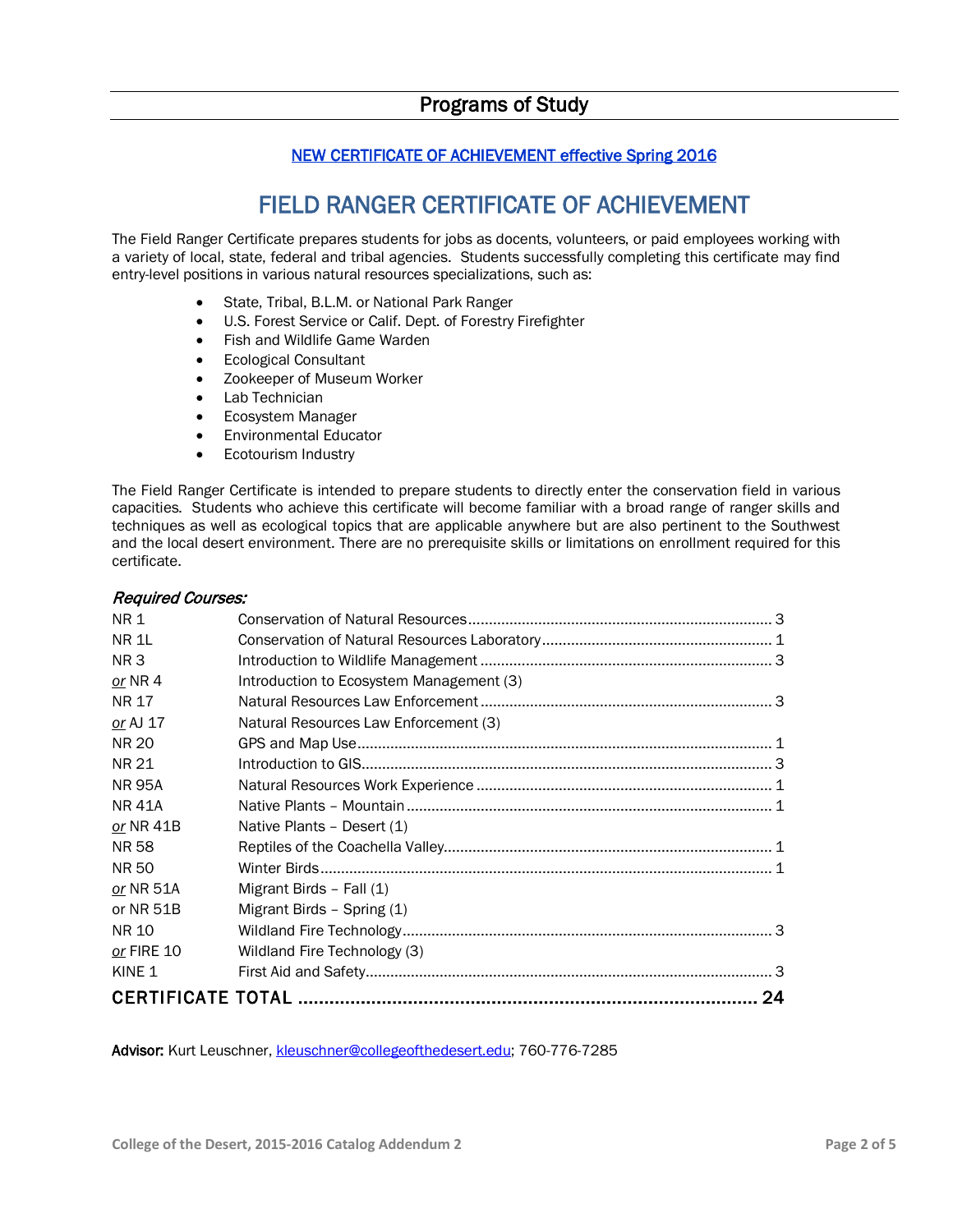# PROGRAM REVISIONS effective Spring 2016

# ADVANCED TRANSPORTATION TECHNOLOGIES A.S. DEGREE for employment preparation

### Required Courses:

|     | AUTO 10             |                                                          |  |  |  |
|-----|---------------------|----------------------------------------------------------|--|--|--|
|     | AUTO 11B            |                                                          |  |  |  |
|     | AUTO 11C            |                                                          |  |  |  |
|     | AUTO 14A            |                                                          |  |  |  |
|     | AUTO 21A            |                                                          |  |  |  |
|     | AUTO 40D            |                                                          |  |  |  |
|     | AUTO 43A            |                                                          |  |  |  |
|     | AUTO 45A            |                                                          |  |  |  |
|     | AUTO 92A            |                                                          |  |  |  |
|     | AUTO 95B            |                                                          |  |  |  |
|     | <b>AUTO 99</b>      | Automotive/Advanced Transportation Summation 1.0         |  |  |  |
|     |                     | Elective Courses - 8 units from the following:           |  |  |  |
|     | AUTO 14B            |                                                          |  |  |  |
|     | AUTO 16             |                                                          |  |  |  |
|     | AUTO 17             |                                                          |  |  |  |
|     | AUTO 18             |                                                          |  |  |  |
|     | AUTO 30A            |                                                          |  |  |  |
|     | <b>AUTO 41</b>      |                                                          |  |  |  |
|     | AUTO 54C            |                                                          |  |  |  |
| Add | <b>AUTO 93A</b>     |                                                          |  |  |  |
| Add | <b>AUTO 93B</b>     |                                                          |  |  |  |
| Add | <b>AUTO 93C</b>     |                                                          |  |  |  |
| Add | <b>AUTO 93D</b>     |                                                          |  |  |  |
|     | <b>AUTO 95A, B+</b> | Automotive Work Experience (In addition to required) 1-2 |  |  |  |
|     | <b>ACR 60</b>       |                                                          |  |  |  |
|     | <b>ACR 64</b>       |                                                          |  |  |  |
|     | BUMA 94             |                                                          |  |  |  |
|     | WELD 10             |                                                          |  |  |  |
|     |                     |                                                          |  |  |  |
|     |                     |                                                          |  |  |  |
|     |                     |                                                          |  |  |  |
|     |                     |                                                          |  |  |  |
|     |                     |                                                          |  |  |  |
|     |                     |                                                          |  |  |  |

Advisor: Dorothy Anderson, [doanderson@collegeofthedesert.edu;](mailto:doanderson@collegeofthedesert.edu) 760-776-7368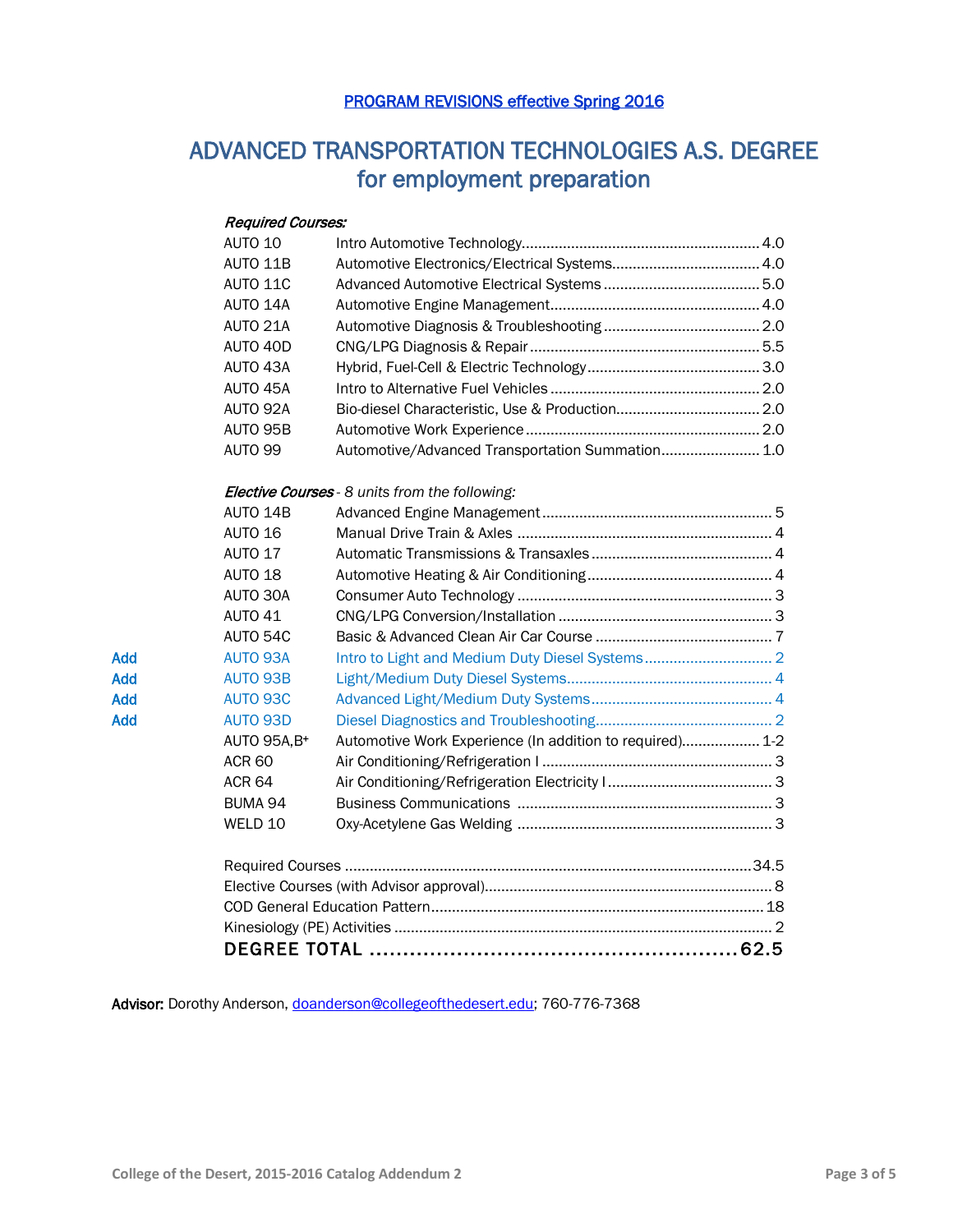# Courses of Instruction

# NEW COURSES AUTO-093A INTRO TO LIGHT AND MEDIUM DUTY DIESEL SYSTEMS Units: 2

|                                                   | diesel engine design, engine oil types, correct application, diesel emission systems, and fuel delivery systems.         |                                         | This course is designed as an introduction to light duty diesel systems. Students will explore the operation and function of the key systems related to<br>compression ignition engines. Students will learn safety of a repair shop, vehicles, and of environmental impact. Students will gain knowledge of |          |
|---------------------------------------------------|--------------------------------------------------------------------------------------------------------------------------|-----------------------------------------|--------------------------------------------------------------------------------------------------------------------------------------------------------------------------------------------------------------------------------------------------------------------------------------------------------------|----------|
| Lecture Hours: 36                                 | Lab Hours: 0                                                                                                             | Repeatable: No                          | Grading: L                                                                                                                                                                                                                                                                                                   |          |
| Advisory: ENG-070<br><b>Transfer Status: None</b> |                                                                                                                          | Degree Applicable: AA/AS                |                                                                                                                                                                                                                                                                                                              |          |
| COD GE: None                                      | CSU GE: None                                                                                                             | <b>IGETC: None</b>                      |                                                                                                                                                                                                                                                                                                              |          |
| AUTO-093B                                         | LIGHT/MEDIUM DUTY DIESEL SYSTEMS                                                                                         |                                         |                                                                                                                                                                                                                                                                                                              | Units: 4 |
|                                                   |                                                                                                                          |                                         | This course provides theory and hands-on experience in the fundamentals of light and medium duty diesel systems including: engine construction,                                                                                                                                                              |          |
|                                                   | lubrication, cooling, fuel delivery, and emission systems. In addition, this course covers maintenance and light repair. |                                         |                                                                                                                                                                                                                                                                                                              |          |
| Lecture Hours: 54                                 | Lab Hours: 54                                                                                                            | Repeatable: No                          | Grading: L                                                                                                                                                                                                                                                                                                   |          |
| Advisory: ENG-070 and AUTO-010                    |                                                                                                                          |                                         |                                                                                                                                                                                                                                                                                                              |          |
| <b>Transfer Status: None</b>                      | CSU GE: None                                                                                                             | Degree Applicable: AA/AS<br>IGETC: None |                                                                                                                                                                                                                                                                                                              |          |
| COD GE: None                                      |                                                                                                                          |                                         |                                                                                                                                                                                                                                                                                                              |          |
| <b>AUTO-093C</b>                                  | ADVANCED LIGHT/MEDIUM DUTY SYSTEMS                                                                                       |                                         |                                                                                                                                                                                                                                                                                                              | Units: 4 |
|                                                   |                                                                                                                          |                                         | This course provides theory and hands-on experience in intermediate to advanced light/medium duty diesel system management including: fuel                                                                                                                                                                   |          |
|                                                   |                                                                                                                          |                                         | injection, electronic systems, emission controls, OBDII, as well as service and maintenance, diagnosis and repair of diesel system management                                                                                                                                                                |          |
|                                                   |                                                                                                                          |                                         | malfunctions. The focus is then placed on advanced engine management components and systems including: computer inputs, outputs and control<br>and OBDII logic with an emphasis on troubleshooting, diagnosis and repair of advanced diesel system management malfunctions.                                  |          |
| Lecture Hours: 36                                 | Lab Hours: 108                                                                                                           | Repeatable: No                          | Grading: L                                                                                                                                                                                                                                                                                                   |          |
| Prerequisite: AUTO-093B                           |                                                                                                                          |                                         |                                                                                                                                                                                                                                                                                                              |          |
| <b>Transfer Status: None</b>                      |                                                                                                                          | Degree Applicable: AA/AS                |                                                                                                                                                                                                                                                                                                              |          |
| COD GE: None                                      | CSU GE: None                                                                                                             | <b>IGETC: None</b>                      |                                                                                                                                                                                                                                                                                                              |          |
| AUTO-093D                                         | DIESEL DIAGNOSTICS AND TROUBLESHOOTING                                                                                   |                                         |                                                                                                                                                                                                                                                                                                              | Units: 2 |
|                                                   |                                                                                                                          |                                         | This course provides an overview of root cause analysis and its application as relevant to light and medium duty diesel systems diagnosis and                                                                                                                                                                |          |
|                                                   |                                                                                                                          |                                         | troubleshooting. The focus is on fuel delivery, air induction, emissions, electrical and drivability diagnosis. The coursework will include scenario based                                                                                                                                                   |          |

diagnosis and cold circuit analysis. This course will help anyone interested in developing an effective, logical approach to diesel systems diagnosis and troubleshooting. Lecture Hours: 36 **Lab Hours: 0** Repeatable: No Grading: L *Advisory: AUTO-093C* Transfer Status: None <br>
CSU GE: None CSU GE: None Degree Applicable: AA/AS<br>
COD GE: None CSU GE: None Degree Applicable: None CSU GE: None

## Correction to page 198

#### FIRE-063A BASIC FIRE FIGHTER I ACADEMY (Part 1)

**Limitation on Enrollment:** Successful completion of a Certified Physical Ability Test (CPAT) or BIDDLE test within one year of the **prior to the** start of the fire academy. Students must complete a mandatory respiratory examination (FIT) test before using the SCBA equipment. Safety gear and SCBA will be required of all students. Complete IS-100: Introduction to the Incident Command System [\(http://training.f](http://training/)ema. gov/EMIweb/IS/is100Ist.asp) and IS-700: National Incident Management, An Introduction (http://training.fema.gov/EMIweb/IS/ is700alst.asp) during FIRE-063A or FIRE-063B academy.

#### New Courses Approved as UC Transferable (effective Fall 2015)

- **BI-007**, Biology of Mammals, 3 Units
- BI-011, Biology of Viruses, 3 Units
- ENGR-009, Introduction to Engineering, 3 Units
- \*KINE-085, Adapted Yoga, 1 Unit
- PS-003, Introduction to Political Theory, 3 Units
- \*VSM-014A, Varsity Basketball Fall-Men, 1.5 Units
- \*VSO-014C, Basketball-Men, Summer, 1 Unit
- \*VSO-015C, Basketball-Women, Summer, 1 Unit
- \*VSO-042, Golf-Men's and Women's, Summer, 1 Unit
- \*VSW-015A, Varsity Basketball Fall-Women, 1.5 Units

#### \*UC will accept course but with some unit limitations or other stipulations. Please consult with a counselor.